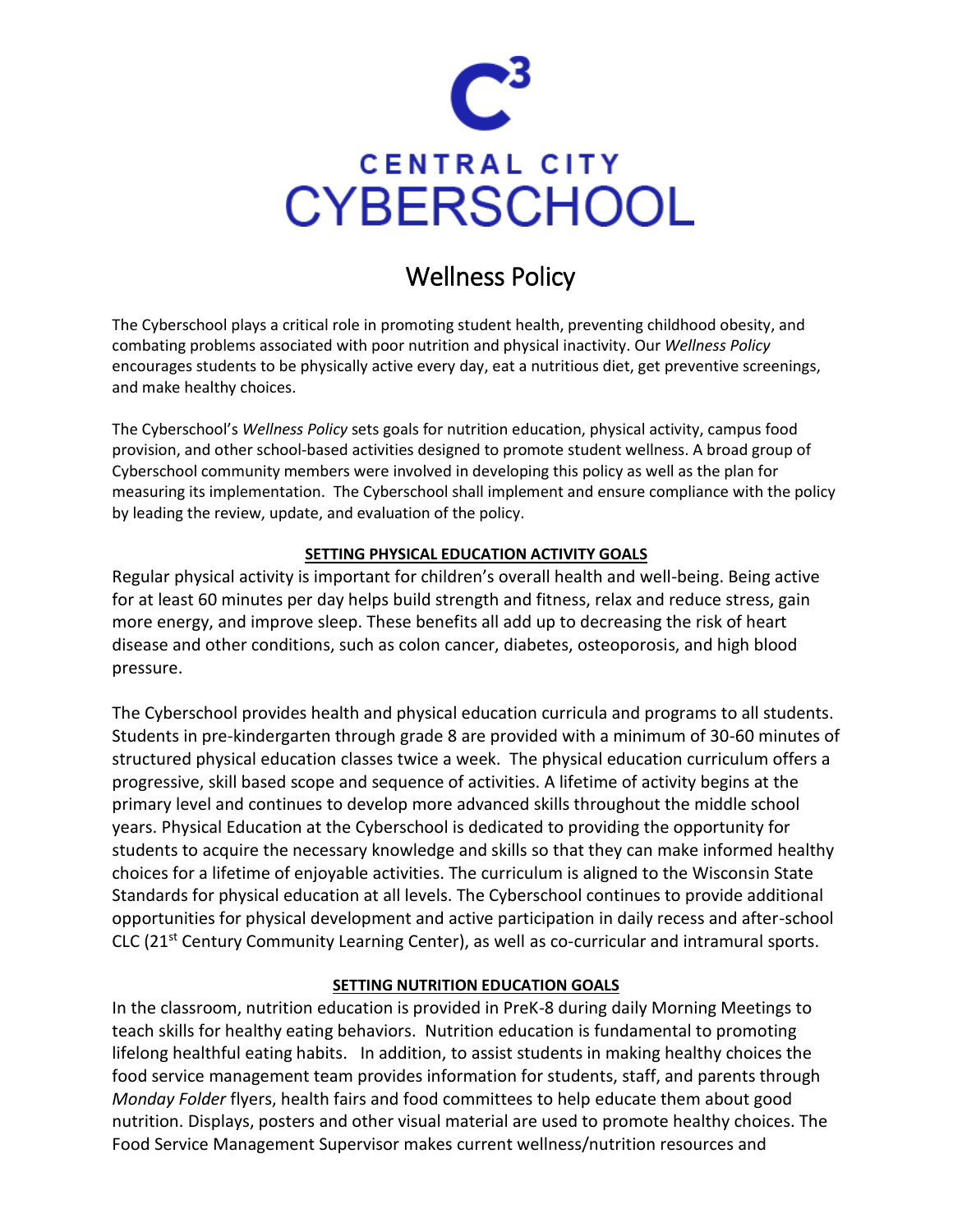materials available for all teachers and staff for use in their classrooms. The Parent Coordinator collaborates with local nutrition organizations to educate parents on healthy food choices, the need for daily physical activity and the growing obesity trends in children.

## **ESTABLISHING NUTRITION STANDARDS FOR ALL FOODS AVAILABLE ON SCHOOL CAMPUS DURING THE SCHOOL**

**DAY**

Cyberschool students are encouraged to eat a healthy diet by choosing a variety of fruits and vegetables, and avoiding fats, added sugars, and salt. Students learn better and feel better when they eat right, and it's important for reducing their risk for diseases like heart disease, certain cancers, diabetes, stroke, and osteoporosis.

The Cyberschool supports and promotes a healthy learning environment during the instructional day by reducing the sale or distribution of foods of minimal nutritional value. All foods served, sold or distributed at school during the instructional day are approved by the Cyberschool's administration. Foods are served with consideration toward variety, appeal, taste, safety, and packaging to ensure high quality meals.

To promote the health and well being of all students, the Cyberschool ensures the integrity of the school meals program by prohibiting food and beverage sales for students that are in direct competition with the National School Lunch or Breakfast programs and prohibits the sale of food of minimal nutritional value as defined by federal guidelines to students until the end of the school day. The sale of candy is only permitted outside of instructional hours. The Cyberschool also reserves the right to limit quantities and exercise portion control on any food/beverage item offered at school.

The Cyberschool takes a lead in limiting access to unhealthy snacks and beverages. Student do not have access to soda or vending machines on school property.

The Cyberschool encourages foods offered to meet or exceed the USDA Smart Snacks in School nutrition standards including those provided at celebrations and parties and classroom snacks brought by staff or family members. Non food celebrations will be promoted and a list of ideas will be made available to staff and family members. When using food as a part of class or student incentive programs, staff and students are encouraged to utilize healthy choices. Strong consideration is given to non-food items as part of any teacher-to-student incentive programs.

The Cyberschool's *Wellness Policy* goals are also considered in planning all school-based activities (such as school events, field trips, fundraisers, dances, and assemblies). Whenever possible, fundraising activities demonstrate the Cyberschool's commitment to promoting healthy behaviors and improving personal wellness. Selling nutritious foods reinforces nutrition messages taught in classrooms and lunchrooms.

Professional development training opportunities for staff are provided. Food service management staff responsible for nutrition education participate in professional development activities to effectively deliver the nutrition education program as planned. Nutrition and food service staff participate in professional development activities that address strategies for promoting healthy eating behavior, food safety, maintaining safe, orderly and pleasant eating environments, and other topics directly relevant to the employee's job duties. The food service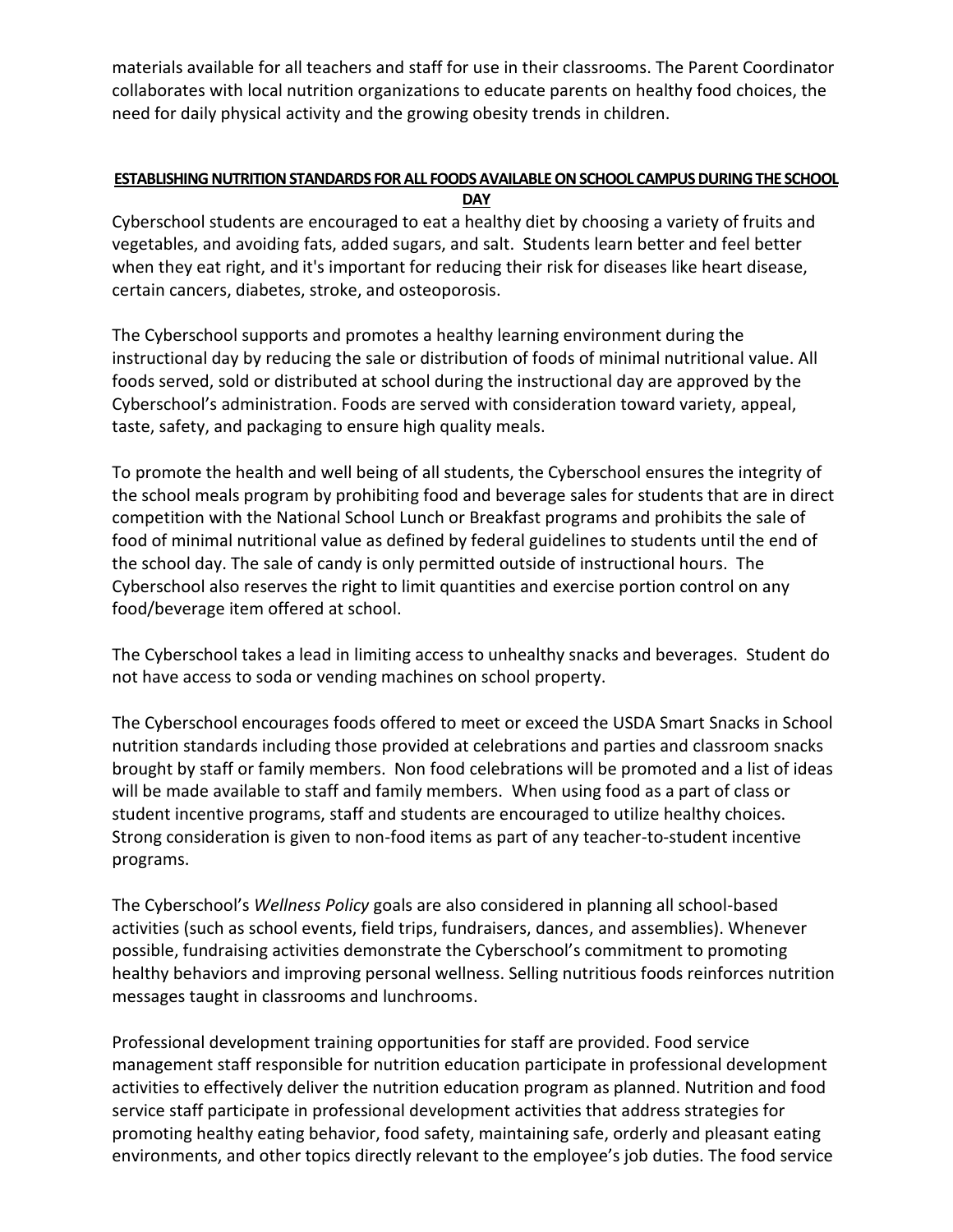management company (FSMC) ensures such training is made available including, but not limited to the following: personnel management, financial management and record keeping, cost- and labor-efficient food purchasing and preparation, sanitation and safe food handling, preparation and storage, planning menus for students with special needs and students of diverse cultural backgrounds, customer service and student and family involvement, marketing healthy meals, principles of nutrition education, including selected curriculum content and innovative nutrition teaching strategies, and assessment by staff of their own eating practices and increased awareness of behavioral messages staff provide as role models.

### **SETTING GOALS IN THE SCHOOL MEALS PROGRAM**

The Cyberschool provides a clean and pleasant eating environment for students and staff, with adequate space and time for eating. With the assistance and support of school administrators, the Cyberschool provides a positive environment in the school's cafeteria, with 30 minutes for lunch in the middle of the school day. Hot breakfast is served daily to all Cyberschool students, free of charge, during the first 20 minutes of the school day.

All Cyberschool meals must meet or exceed current nutrition requirements established under the Healthy-Hunger free Kids Act of 2010. Food and beverages sold or served as part of federally reimbursed meal programs must meet the nutrition recommendations of the current United States Dietary Guidelines for Americans. Meals served through the Child Nutrition Programs should: be appealing and attractive to children of various ages and diverse backgrounds, be served in clean, safe, and pleasant settings, strive to offer fresh fruit and vegetables daily in each meal, with a variety of choices that, when practical, are from local sources, offer whole grains whenever possible and introduce new whole grain products as they become available, and include food items selected by students and parents through taste testings and/or surveys. School meals should aim for the daily Wisconsin DPI menu-planning target levels for sodium, fiber, and cholesterol.

All Cyberschool students have access to school meals for free. The Cyberschool ensures that: 1. no student in the Cyberschool is hungry;

- 2. a healthy and nutritious breakfast, lunch and after school snack is available to every student so that students are prepared to learn to their fullest potential;
- 3. all children are eligible for free meals, and;

.

4. there is maximum participation in the school meal programs by developing a coordinated, comprehensive outreach and promotion plan for the school meal programs.

### **SETTING GOALS FOR OTHER SCHOOL-BASED ACTIVITIES THAT PROMOTE STUDENT WELLNESS**

A variety of stakeholders and community members participated in the development of this policy, which reflects a coordinated effort and commitment from child nutrition professionals, parents, school administrators, and community representatives. This policy also recognizes that the Cyberschool has the unique opportunity to influence the nutritional and physical activity behaviors of our enrolled children.